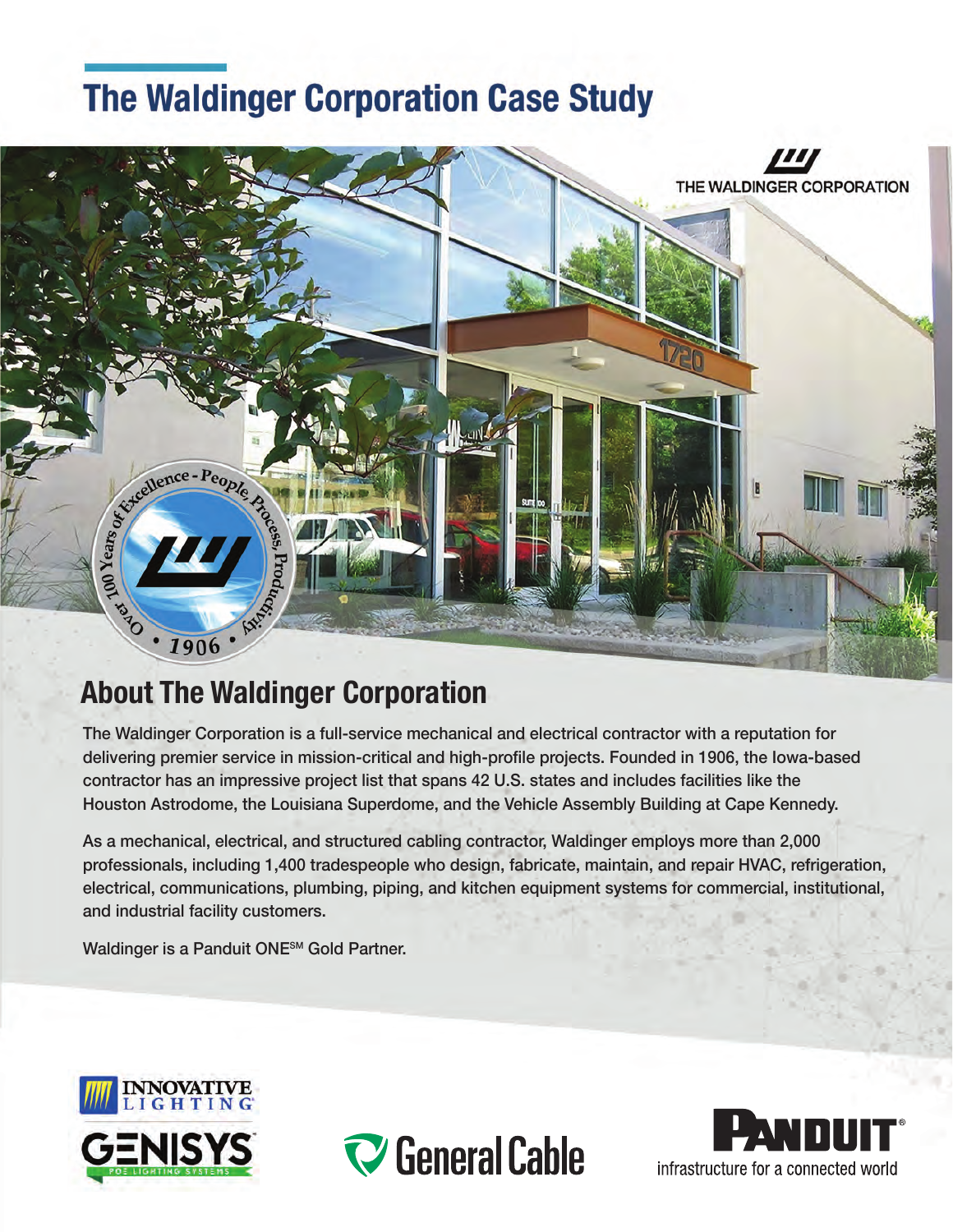

Company The Waldinger Corporation

**Country** United States

#### Business Challenges

Update the headquarters office lighting to an efficient, modern solution, while maintaining the aesthetic of existing light fixtures, and gaining first-hand experience in the rapidly developing field of PoE lighting.

#### Innovative Lighting® Solution

GENISYS™ PoE Lighting System, including the GENISYS Intellidrive, 2x2 lighting troffers, and GENISYS PoE Lighting Software.

#### PanGen® Solution

Gen*SPEED*® 6 Category 6 copper cabling; Panduit® TX6™ PLUS Category 6 Modular Plugs and Panduit TX6 PLUS UTP Patch Cords

#### Business Benefits

 $\overline{2}$ 

The PanGen infrastructure solutions, combined with LED and PoE-powered solutions from Intelligent Lighting enabled The Waldinger Corporation to install a lighting solution that performs better, is cost-efficient, and provided a proof of concept installation for the contractor.

### PoE Lighting Gives New Life to Old Fixtures

Power over Ethernet and LED lighting join forces to salvage a unique lighting installation for The Waldinger Corporation's headquarters.

### Business Challenges

The central Iowa headquarters office of The Waldinger Corporation has always captured attention. The unique space has been showcased in architectural magazines, where the publications highlight features like exposed ductwork, high ceilings, and pendant lights. Although those lights may be a thing of beauty, they had become a bit of a headache. The lights were difficult to maintain, expensive to operate, and in need of replacement. The company wanted to change the lights to eliminate the headaches, while also protecting the contemporary aesthetics the lights provided.

At the same time, the design-build company had also been looking at intelligent lighting as a solution to add to their portfolio. Combining LED luminaires, sensors and software with Power over Ethernet (PoE) and an IP network, drives new levels of control, intelligence, and performance. As a low-voltage contractor, Waldinger was already installing PoE and IP networks for their customers. Adding PoE-based lighting to the networks was a logical next step. Waldinger President Tom Mass, however, is a firm believer in gaining some first-hand experience with a new solution before offering it to his customers. "I won't put anything in a customer facility that we haven't tried here," Mass explains.

"Now we can show our customers how it works. They can see it and experience it first-hand, and we can have confidence designing it into their projects."

> Tom Mass President, Iowa Electrical Division, The Waldinger Corporation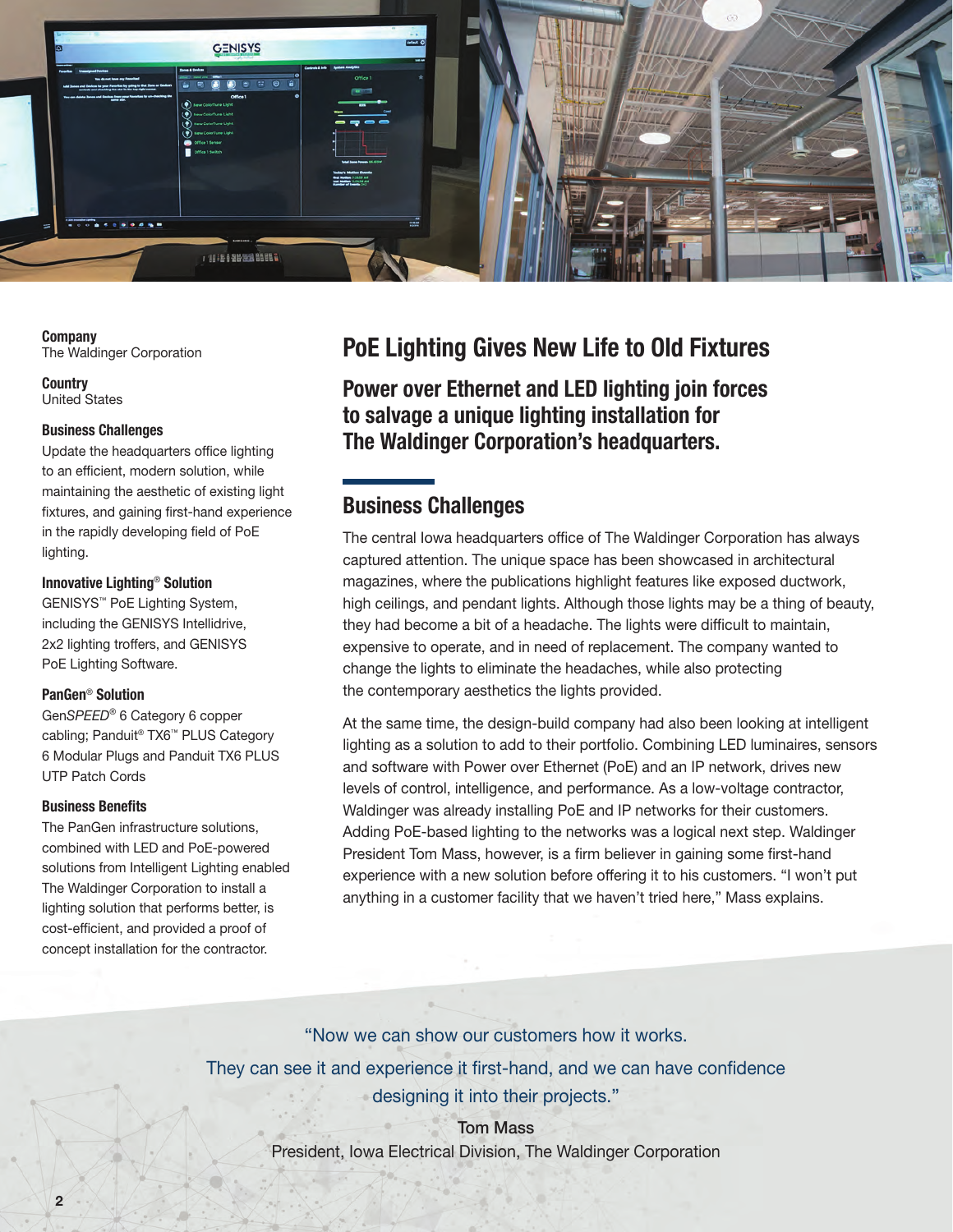### The Solution

The solution was a retrofit of their existing lighting fixtures to an intelligent LED solution, powered by PoE, installed by their own team of low-voltage technicians.

Innovative Lighting, one of the first LED lighting manufacturers in the U.S., stepped in with their GENISYS PoE Lighting System, a solution that would meet Waldinger's goals of keeping the existing aesthetic, while reducing both energy consumption and operating expenses. Innovative Lighting supplied LED components that Waldinger installed in the existing fixtures, converting the lights to a PoE-powered LED solution.

The large pendant fixtures are the primary light source for an open office area (15,000 square feet) that houses 30 people. Private offices form the perimeter of the space. To further test PoE lighting, Waldinger converted the lighting in four of those offices to the GENISYS PoE Lighting System, with four 2x2 troffers within each space. Occupants control the color and brightness of the lights to create a space where each worker is most comfortable and consequently, most productive.

Innovative Lighting's GENISYS PoE Lighting System includes the GENISYS Intellidrive, a node that drives multiple lights, control, and sensors, all from a single unit. GENISYS software – an easy-to-use web-based interface – is also part of the solution, and enables control of fixtures either individually, or within a zone.



The PoE part of the solution is made possible by three Cisco Catalyst 3850 PoE switches and a PanGen Category 6 cabling system. General Cable Gen*SPEED* 6 Cabling, terminated with Panduit TX6 PLUS Category 6 modular plugs, connects from the switch into each GENISYS Intellidrive. Panduit TX6 PLUS UTP patch cords then connect from each Intellidrive port to each fixture. According to Waldinger's Matt Hall, project manager, the PanGen solution was their first choice for the cabling infrastructure, knowing it would deliver quality and performance at the right price.

Waldinger's low-voltage team completed the installation and networking of the lights. "We did all the installation work ourselves," Mass explains. "Our low-voltage guys pulled the cable. They cabled it right the first time and it worked right the first time."

The PoE switches are housed in a rack in a controlled and conditioned area, which was selected based on its location relative to the length of cable runs needed for the lights. Today, that area is supporting only the PoE lights.